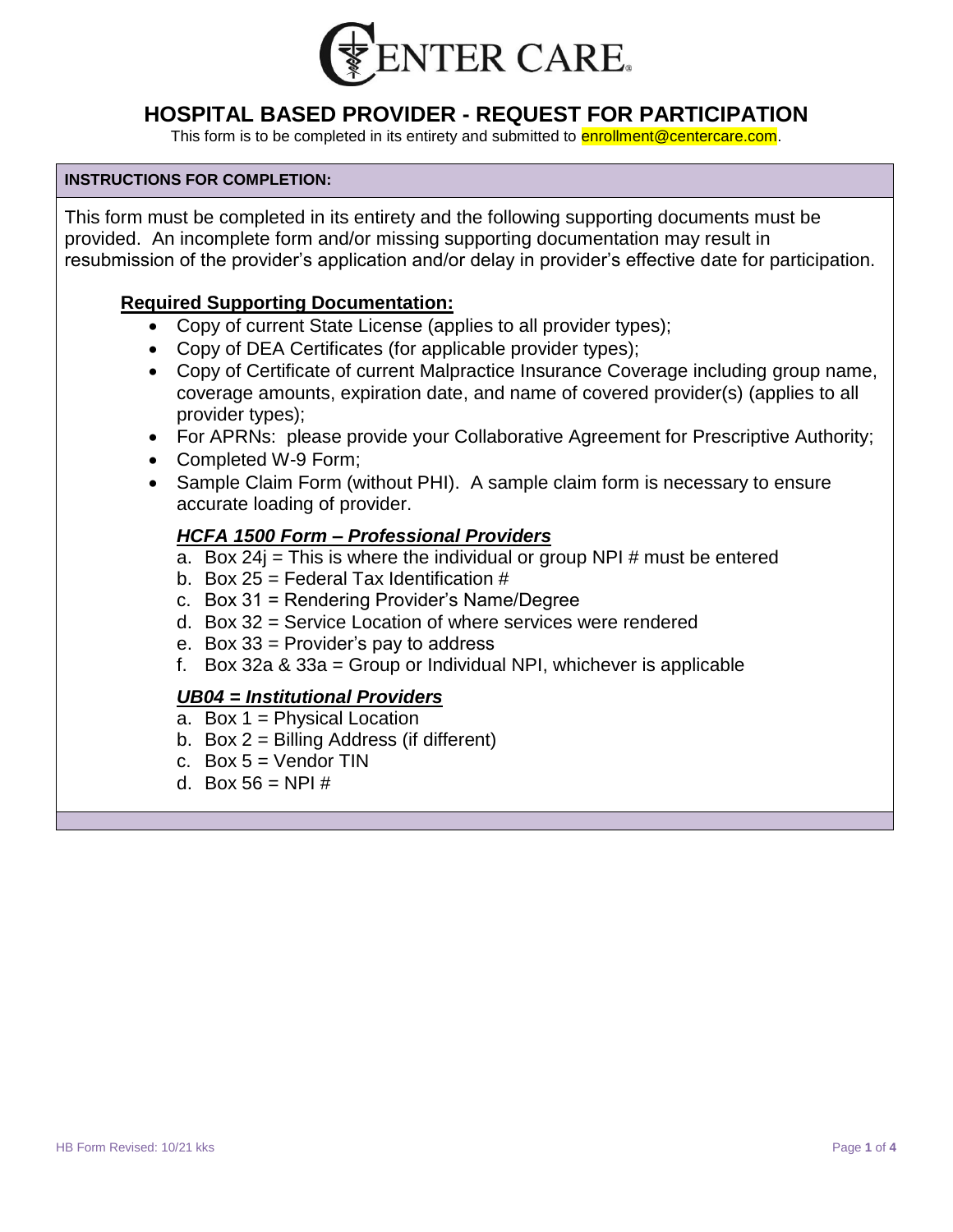| <b>I. PERSONAL INFORMATION</b>                                                                                                                  |                  |                    |                               |                     |                                                                                                |                      |  |            |                        |            |                        |
|-------------------------------------------------------------------------------------------------------------------------------------------------|------------------|--------------------|-------------------------------|---------------------|------------------------------------------------------------------------------------------------|----------------------|--|------------|------------------------|------------|------------------------|
| <b>Full Legal</b><br>Name:                                                                                                                      |                  |                    |                               |                     |                                                                                                | Maiden<br>Name:      |  |            |                        |            |                        |
| Social Security Number:                                                                                                                         |                  |                    |                               |                     | Date of Birth:<br>Gender:                                                                      |                      |  |            | $\Box$ Male            |            | $\Box$ Female          |
| <b>II. IDENTIFICATION NUMBERS</b>                                                                                                               |                  |                    |                               |                     |                                                                                                |                      |  |            |                        |            |                        |
| Individual NPI:                                                                                                                                 |                  |                    |                               |                     |                                                                                                |                      |  |            |                        |            |                        |
| KY Medicaid ID:                                                                                                                                 |                  |                    |                               | Medicare ID:        |                                                                                                |                      |  |            |                        |            |                        |
| DEA Number(s):                                                                                                                                  |                  |                    |                               | DEA Exp. Date:      |                                                                                                |                      |  |            |                        |            |                        |
| Primary Taxonomy:                                                                                                                               |                  |                    |                               | Secondary Taxonomy: |                                                                                                |                      |  |            |                        |            |                        |
| <b>III. LICENSURE</b>                                                                                                                           |                  |                    |                               |                     |                                                                                                |                      |  |            |                        |            |                        |
| State:                                                                                                                                          | License #:       |                    |                               |                     | <b>Issue Date:</b>                                                                             |                      |  | Exp. Date: |                        |            |                        |
| State:<br>License #:                                                                                                                            |                  |                    | <b>Issue Date:</b>            |                     |                                                                                                | Exp. Date:           |  |            |                        |            |                        |
| <b>IV. LIABILITY INSURANCE</b>                                                                                                                  |                  |                    |                               |                     |                                                                                                |                      |  |            |                        |            |                        |
| Carrier:                                                                                                                                        |                  |                    |                               | Limits:             |                                                                                                |                      |  |            |                        |            |                        |
| Policy #:                                                                                                                                       |                  |                    |                               |                     | Exp. Date:                                                                                     |                      |  |            |                        |            |                        |
| <b>V. BOARD CERTIFICATION</b>                                                                                                                   |                  |                    |                               |                     |                                                                                                |                      |  |            |                        |            |                        |
|                                                                                                                                                 |                  |                    |                               |                     | Indicate your specialty/sub-specialty field(s) of practice and respective board certification: |                      |  |            |                        |            |                        |
|                                                                                                                                                 | <b>Specialty</b> |                    | <b>Board Certified</b><br>Y/N |                     |                                                                                                | <b>Sub-Specialty</b> |  |            |                        | <b>Y/N</b> | <b>Board Certified</b> |
|                                                                                                                                                 |                  |                    | Yes $\Box$                    | No $\square$        |                                                                                                |                      |  |            | Yes $\Box$             |            | No $\square$           |
|                                                                                                                                                 |                  |                    | Yes $\square$                 | No <sub>1</sub>     |                                                                                                |                      |  |            | Yes $\Box$             |            | No <sub>1</sub>        |
|                                                                                                                                                 |                  |                    | Yes $\Box$                    | No $\square$        |                                                                                                |                      |  |            | Yes $\square$          |            | No <sub>1</sub>        |
| <b>VI. SCOPE OF PRACTICE</b>                                                                                                                    |                  |                    |                               |                     |                                                                                                |                      |  |            |                        |            |                        |
| $\Box$ Anesthesiology                                                                                                                           |                  | $\Box$ Hospitalist |                               |                     | $\Box$ Pathology                                                                               |                      |  | $\Box$     | Other (please specify) |            |                        |
| $\Box$ Emergency Medicine<br>$\Box$ Neonatology                                                                                                 |                  |                    |                               |                     | $\Box$ Radiology                                                                               |                      |  |            |                        |            |                        |
|                                                                                                                                                 |                  |                    |                               |                     | $\Box$ Telemedicine                                                                            |                      |  |            |                        |            |                        |
| Supervising Physician (for PAs or APRNs):                                                                                                       |                  |                    |                               |                     |                                                                                                |                      |  |            |                        |            |                        |
| Supervising Physician Specialty:                                                                                                                |                  |                    |                               |                     |                                                                                                |                      |  |            |                        |            |                        |
| Does provider practice as a<br>locum tenens provider?<br>Languages spoken by provider other than English<br>(including American Sign Language): |                  |                    | Yes $\square$                 | No <sub>1</sub>     | Provider<br><b>Start Date:</b>                                                                 |                      |  |            |                        |            |                        |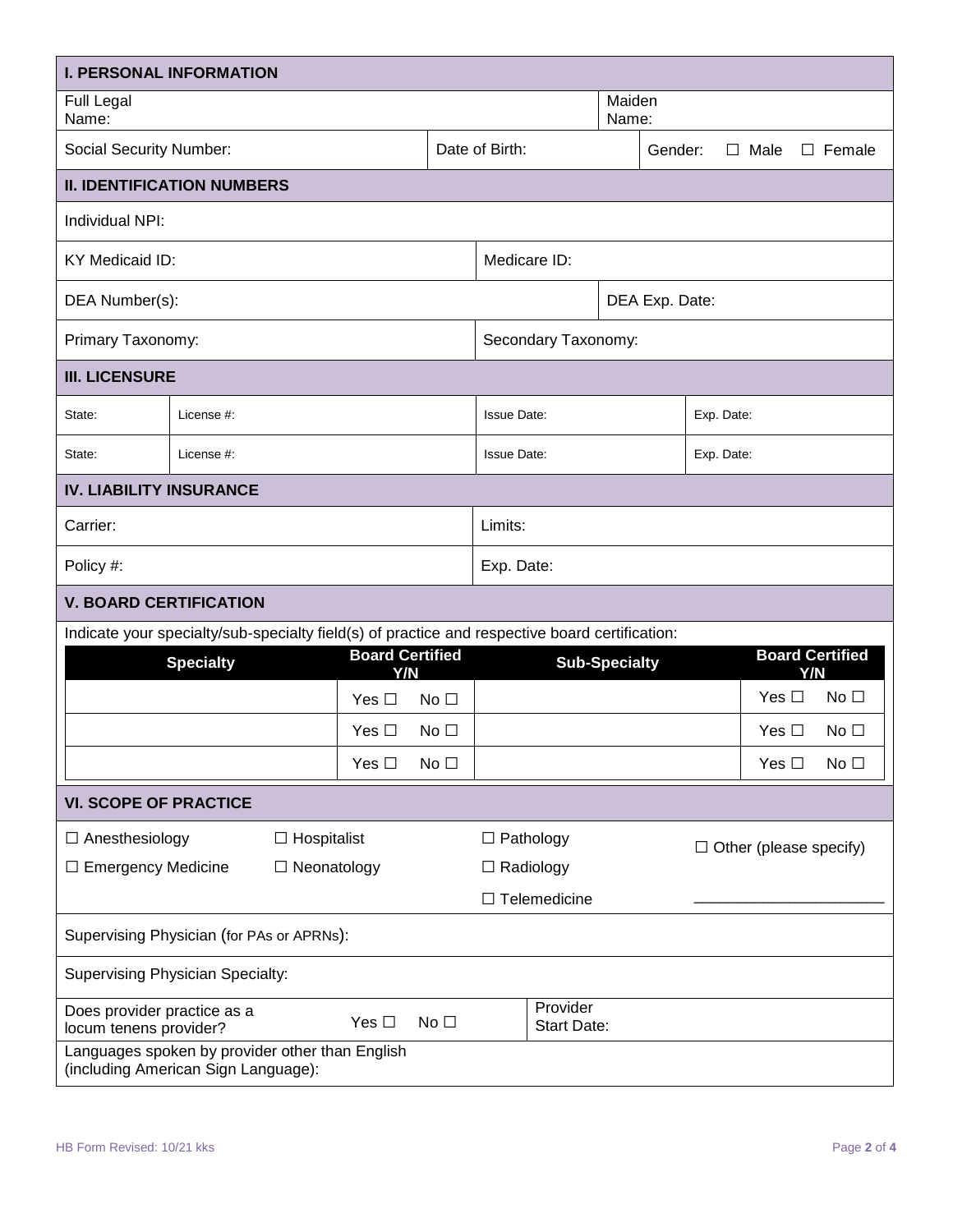|                                   | VII. PRACTICE INFORMATION (See next page for additional locations)       |                             |                    |                           |                        |
|-----------------------------------|--------------------------------------------------------------------------|-----------------------------|--------------------|---------------------------|------------------------|
|                                   | <b>Primary Location</b>                                                  |                             |                    |                           | <b>Billing/Pay To</b>  |
| Practice Name:                    |                                                                          |                             |                    |                           |                        |
| Address:                          |                                                                          |                             |                    |                           |                        |
| City/State/Zip:                   |                                                                          |                             |                    |                           |                        |
| Tax ID:                           |                                                                          |                             |                    |                           |                        |
| Group NPI:                        |                                                                          |                             |                    |                           |                        |
| Phone:                            |                                                                          |                             |                    |                           |                        |
| Fax:                              |                                                                          |                             |                    |                           |                        |
| Telemedicine:<br>(Y/N)            |                                                                          |                             |                    |                           |                        |
| <b>VIII. HOSPITAL PRIVILEGES</b>  |                                                                          |                             |                    |                           |                        |
|                                   | List all facilities where you currently provide hospital based services. |                             |                    |                           |                        |
|                                   | <b>Hospital Name</b>                                                     |                             | <b>City/State</b>  | <b>Type of Privileges</b> | <b>Department</b>      |
| Primary:                          |                                                                          |                             |                    |                           |                        |
| Secondary:                        |                                                                          |                             |                    |                           |                        |
| Other:                            |                                                                          |                             |                    |                           |                        |
|                                   | IX. EDUCATION and TRAINING - Complete the following or attach CV         |                             |                    |                           |                        |
|                                   | <b>Degree/Specialty</b>                                                  | <b>Start</b><br><b>Date</b> | End<br><b>Date</b> |                           | <b>Mailing Address</b> |
|                                   |                                                                          | (MM/YY)                     | (MM/YY)            |                           |                        |
| Medical School:                   |                                                                          |                             |                    |                           |                        |
| Internship:                       |                                                                          |                             |                    |                           |                        |
| Residency #1:                     |                                                                          |                             |                    |                           |                        |
| Residency #2<br>or Fellowship #1: |                                                                          |                             |                    |                           |                        |
| X. CONTACT INFORMATION            |                                                                          |                             |                    |                           |                        |
| <b>Contact Name:</b>              |                                                                          |                             |                    | <b>Contact Title:</b>     |                        |
| <b>Contact Email:</b>             |                                                                          |                             |                    | Contact Phone:            |                        |
| Practice Website:                 |                                                                          |                             |                    |                           |                        |
| Practice Email:                   |                                                                          |                             |                    | Date Submitted:           |                        |